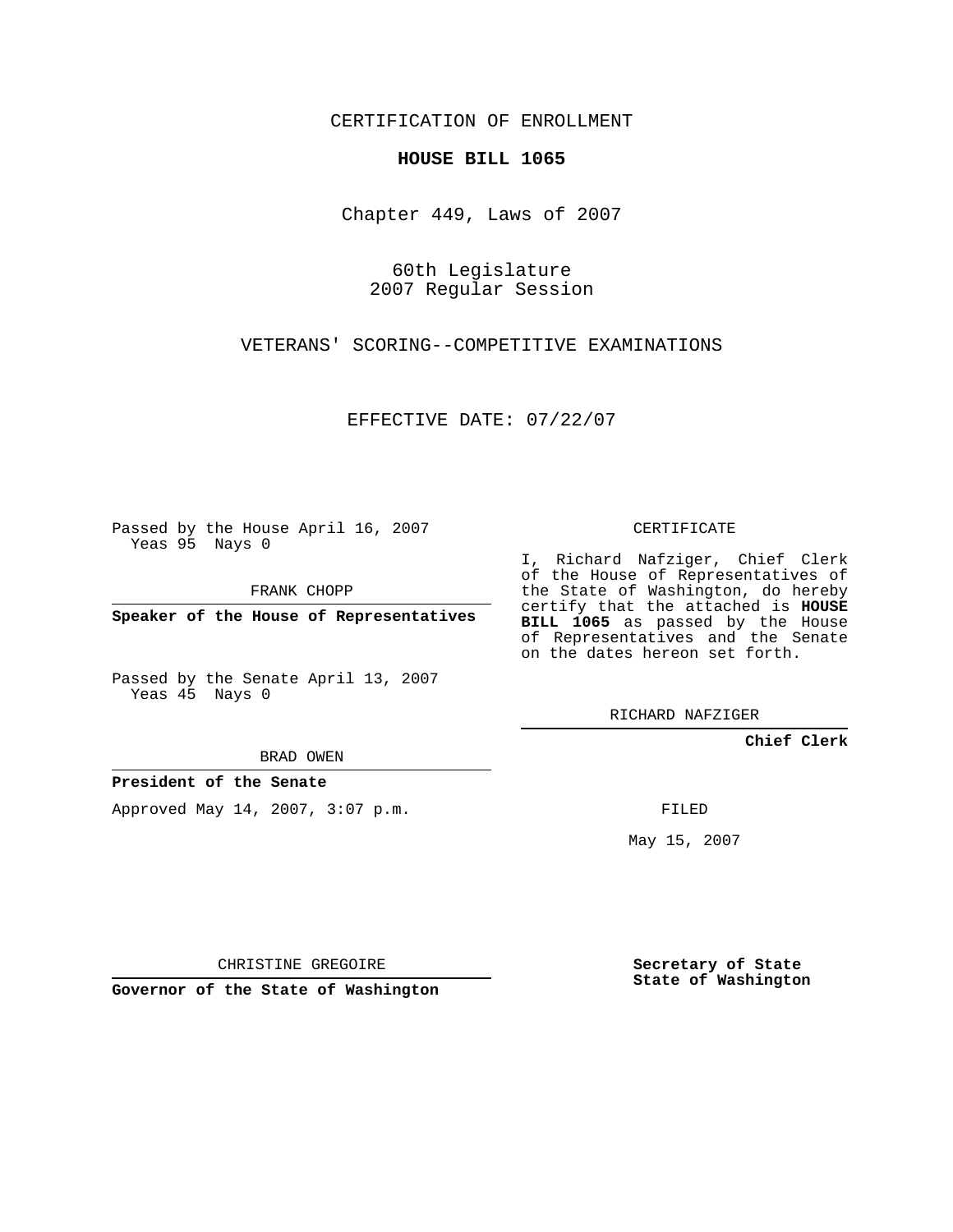## **HOUSE BILL 1065** \_\_\_\_\_\_\_\_\_\_\_\_\_\_\_\_\_\_\_\_\_\_\_\_\_\_\_\_\_\_\_\_\_\_\_\_\_\_\_\_\_\_\_\_\_

\_\_\_\_\_\_\_\_\_\_\_\_\_\_\_\_\_\_\_\_\_\_\_\_\_\_\_\_\_\_\_\_\_\_\_\_\_\_\_\_\_\_\_\_\_

## AS AMENDED BY THE SENATE

Passed Legislature - 2007 Regular Session

## **State of Washington 60th Legislature 2007 Regular Session**

**By** Representatives Kelley, Morrell, Haigh, Miloscia, Hunt, Seaquist, Conway, P. Sullivan, McDonald, Haler, Moeller, B. Sullivan, Campbell and Hurst

Prefiled 1/5/2007. Read first time 01/08/2007. Referred to Committee on State Gov & Tribal Affairs.

 1 AN ACT Relating to veterans' scoring criteria in examinations; and 2 amending RCW 41.04.010.

3 BE IT ENACTED BY THE LEGISLATURE OF THE STATE OF WASHINGTON:

 4 **Sec. 1.** RCW 41.04.010 and 2003 c 45 s 1 are each amended to read 5 as follows:

 In all competitive examinations, unless otherwise provided in this section, to determine the qualifications of applicants for public 8 offices, positions, or employment, either the state, and all of its 9 political subdivisions and all municipal corporations, or private companies or agencies contracted with by the state to give the competitive examinations shall give a scoring criteria status to all veterans as defined in RCW 41.04.007, by adding to the passing mark, grade or rating only, based upon a possible rating of one hundred points as perfect a percentage in accordance with the following:

 (1) Ten percent to a veteran who served during a period of war or in an armed conflict as defined in RCW 41.04.005 and does not receive military retirement. The percentage shall be added to the passing mark, grade, or rating of competitive examinations until the veteran's